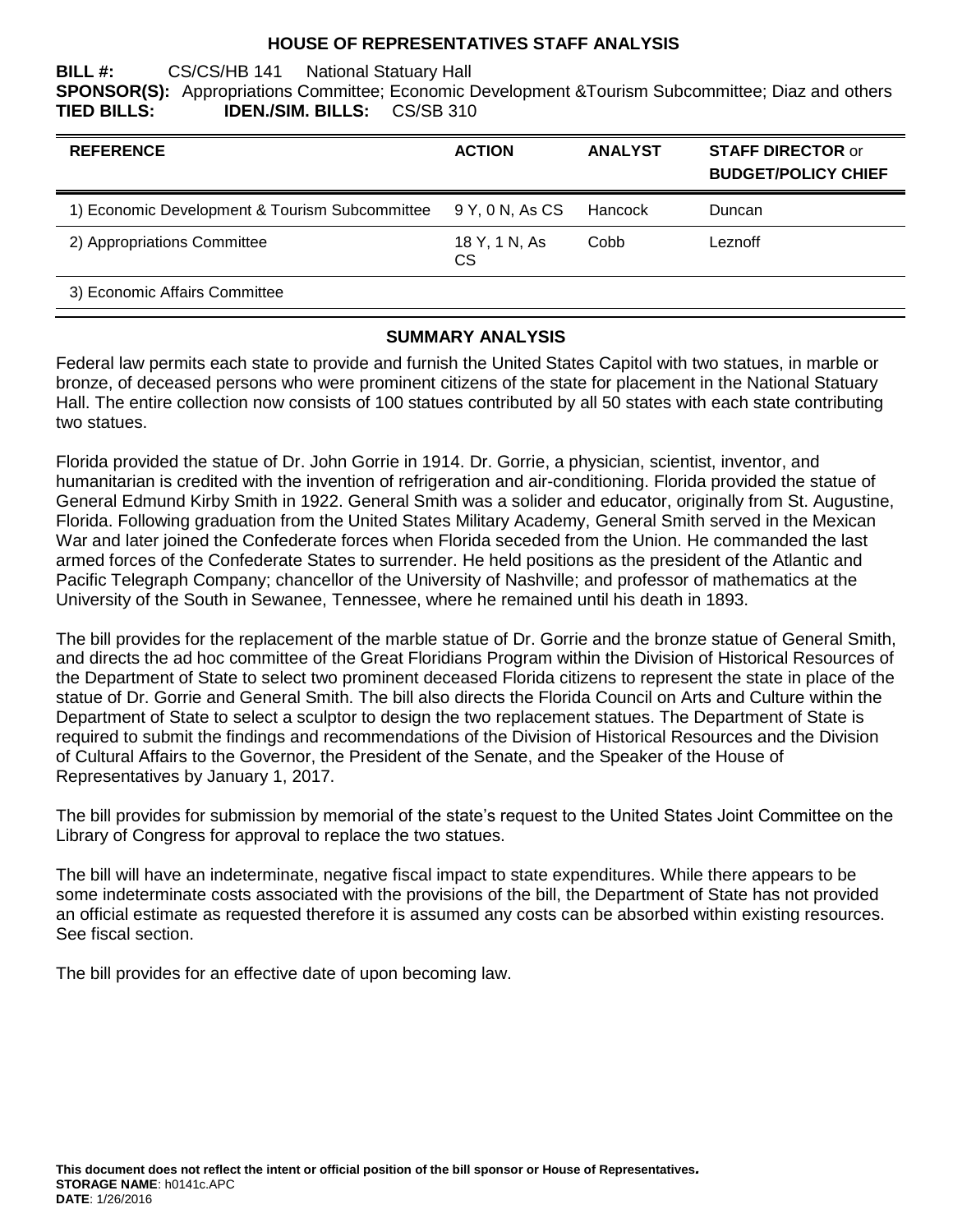#### **FULL ANALYSIS**

## **I. SUBSTANTIVE ANALYSIS**

### A. EFFECT OF PROPOSED CHANGES:

#### **Present Situation**

#### **Background**

Federal law permits each state to provide and furnish the United States Capitol with two statues, in marble or bronze, of deceased persons who were prominent citizens of the state "illustrious for their historic renown or for distinguished civic or military service" for placement in the National Statuary Hall.<sup>1</sup> The entire collection now consists of 100 statues contributed by all 50 states with each state contributing two statues.<sup>2</sup> The National Statuary Hall is under the supervision and direction of the Architect of the Capitol.<sup>3</sup>

Currently, Florida has two statues in the National Statuary Hall Collection: one of Dr. John Gorrie and one of General Edmund Kirby Smith. Florida provided the statue of Dr. John Gorrie in 1914.<sup>4</sup> Dr. Gorrie, a physician, scientist, inventor, and humanitarian is credited with the invention of refrigeration and air-conditioning. Dr. Gorrie's original model of the ice-making machine, and his scientific articles are housed at the Smithsonian Institution.<sup>5</sup> Dr. Gorrie is buried in Gorrie Square in Apalachicola, Florida.<sup>6</sup>

Florida provided the statue of General Edmund Kirby Smith in 1922.<sup>7</sup> General Smith was a solider and educator, originally from St. Augustine, Florida. General Smith graduated from the United States Military Academy in 1845 and first served in the Mexican War. Following the war he taught mathematics at the Military Academy and had botany reports published by the Smithsonian Institution. He joined the Confederate Army when Florida seceded from the union.<sup>8</sup> Smith commanded the last armed forces of the Confederate States to surrender. Concerned that he would be tried for treason, General Smith fled to Mexico before settling in Cuba for a short period.<sup>9</sup> Returning to the United States, Smith took an oath of amnesty and held positions as the president of the Atlantic and Pacific Telegraph Company; chancellor of the University of Nashville; and professor of mathematics at the University of the South in Sewanee, Tennessee, where he remained until his death in 1893. He was the last surviving general of either army.<sup>10</sup>

Due to overcrowding and weight restrictions, the National Statuary Hall collection is located in several areas of the Capitol: the National Statuary Hall (Old Hall of the House), the Rotunda, the second-floor House and Senate corridors, the Hall of Columns, the Crypt, and the Capitol Visitor Center.<sup>11</sup> Florida's

 $\overline{a}$ 

 $1$  2 U.S.C § 2131.

<sup>&</sup>lt;sup>2</sup> AOC website, National Statuary Hall Collection, available at:<http://www.aoc.gov/the-national-statuary-hall-collection> (last visited Oct. 28, 2015).

 $3$  2 U.S.C § 2131.

<sup>4</sup> *See* supra note 2.

<sup>&</sup>lt;sup>5</sup> AOC website, National Statuary Hall, Florida List, John Gorrie, available at: [http://www.aoc.gov/capitol-hill/national-statuary-hall](http://www.aoc.gov/capitol-hill/national-statuary-hall-collection/john-gorrie)[collection/john-gorrie](http://www.aoc.gov/capitol-hill/national-statuary-hall-collection/john-gorrie) (last visited Oct. 28, 2015).

<sup>6</sup> Encyclopedia.com available a[t http://www.encyclopedia.com/doc/1G2-3404707805.html](http://www.encyclopedia.com/doc/1G2-3404707805.html) (last visited Oct. 28, 2015).

<sup>7</sup> *See* supra note 5.

<sup>&</sup>lt;sup>8</sup> AOC website, National Statuary Hall, Florida List, General Edmund Kirby Smith, available at: [http://www.aoc.gov/capitol](http://www.aoc.gov/capitol-hill/national-statuary-hall-collection/edmund-kirby-smith)[hill/national-statuary-hall-collection/edmund-kirby-smith](http://www.aoc.gov/capitol-hill/national-statuary-hall-collection/edmund-kirby-smith) (last visited Oct. 28, 2015).

<sup>9</sup> About.com, Military History, *American Civil War: General Edmund Kirby Smith* available at

<http://militaryhistory.about.com/od/ConfederateLeaders/p/American-Civil-War-General-Edmund-Kirby-Smith.htm> (last visited Oct. 28, 2015).

<sup>10</sup> *See* supra note 8*.*

<sup>11</sup> *See* supra note 2.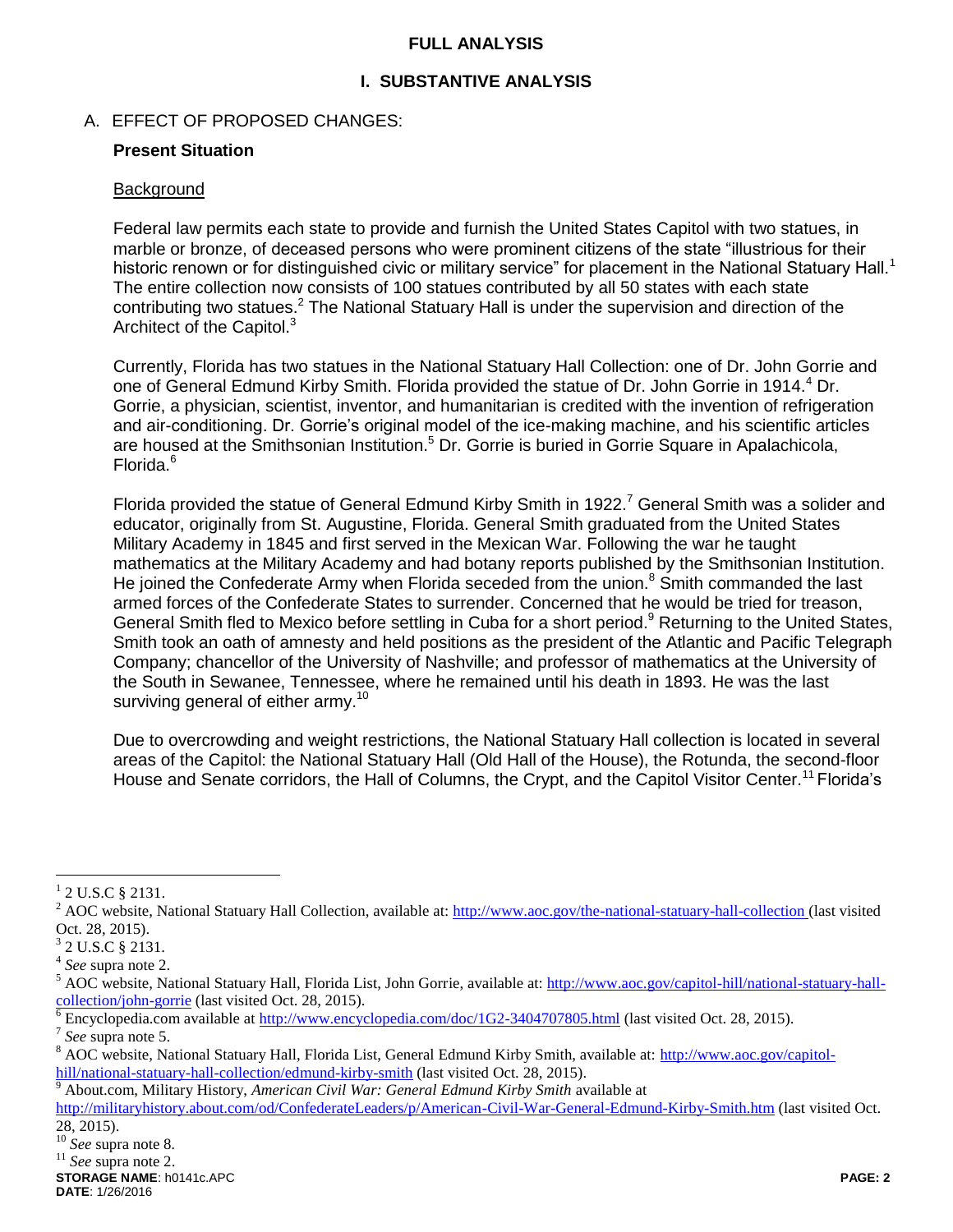statue of Dr. John Gorrie is located in the National Statuary Hall, and the statue of General Edmund Kirby Smith is located in the Capitol Visitor Center.<sup>12</sup>

Since 1864 when the U. S. Congress authorized the creation of the National Statuary Hall, only six states have replaced statues (Alabama, Arizona, California, Iowa, Kansas, and Michigan) with three of those replacements being former United States Presidents: Ronald Reagan (CA), Dwight D. Eisenhower (KS), and Gerald Ford (MI).<sup>13</sup> Once a statue has been replaced it must remain in the National Statuary Hall for a minimum of ten years.<sup>14</sup>

States are responsible for the following costs:

- paying the sculptor for designing and carving or casting the statue;
- designing and fabricating the pedestal;
- transporting the statue and pedestal to the United States Capitol;
- removing and transporting the replaced statue;
- any costs incurred with the unveiling ceremony; and
- $\bullet$  any other expenses that the State commission may deem necessary.  $^{15}$

Recently, the state of Arizona replaced its statue of John Campbell Greenway, which represented the state in the National Statuary Hall Collection from 1930-2015.<sup>16</sup> In 2015 the statue was replaced by one of Barry Goldwater.<sup>17</sup> Legislation requesting Congress to replace John Campbell Greenway's statue was signed by the Arizona Governor in May 2008, but the completed replacement statue of Barry Goldwater did not make its way to the National Statuary Hall until February 2015.<sup>18</sup> The timing delay was due to fundraising challenges.<sup>19</sup> One estimate for the total cost of the replacement is \$500,000.<sup>20</sup>

Ohio is currently in the process of replacing former Ohio Governor William Allen with a statue of Thomas Edison.<sup>21</sup> William Allen was a pro-slavery Civil War-era governor who opposed fighting in the Civil War. Ohio lawmakers began the process of the replacement in 2007.<sup>22</sup> However, the efforts did not take off until 2010 when the Ohio Historical Society polled 48,000 Ohioans, who selected Thomas Edison as the prime replacement candidate.<sup>23</sup> The statue of Thomas Edison was unveiled in Columbus, Ohio in May 2015.The state of Ohio is currently waiting for sufficient funds to be gathered to complete the replacement project.<sup>24</sup> One estimate for the total cost of the replacement is \$250,000.<sup>25</sup>

 $\overline{a}$ 

<sup>&</sup>lt;sup>12</sup> AOC website, National Statuary Hall, By Location, available at [http://www.aoc.gov/capitol-hill/national-statuary-hall](http://www.aoc.gov/capitol-hill/national-statuary-hall-collection/nsh-location)<u>[collection/nsh-location](http://www.aoc.gov/capitol-hill/national-statuary-hall-collection/nsh-location)</u> (last visited Oct. 28, 2015).

See supra note 2.

<sup>&</sup>lt;sup>14</sup> 2 U.S.C. § 2132. However, the Joint Committee may waive this requirement for cause at the request of a state.

<sup>15</sup> 2 U.S.C. § 2132

<sup>&</sup>lt;sup>16</sup> AOC website, National Statuary Hall Collection, John Campbell Greenway, available at: [http://www.aoc.gov/capitol-hill/national](http://www.aoc.gov/capitol-hill/national-statuary-hall-collection/john-campbell-greenway-replaced)[statuary-hall-collection/john-campbell-greenway-replaced](http://www.aoc.gov/capitol-hill/national-statuary-hall-collection/john-campbell-greenway-replaced) (last visited Oct. 28, 2015).

*Id.* 

<sup>&</sup>lt;sup>18</sup> Arizona Central New, *Goldwater statue dedicated in National Statuary Hall*, available at:

<http://www.azcentral.com/story/news/arizona/politics/2015/02/11/goldwater-statue-dedicated-national-statuary-hall/23227893/> (last visited Oct. 28, 2015).

<sup>&</sup>lt;sup>19</sup> Cronkite News, *Months after unveiling, Goldwater statue still awaiting trip to the U.S. capitol, available at:* 

<http://cronkitenewsonline.com/2014/09/months-after-unveiling-goldwater-statue-still-awaiting-trip-to-the-u-s-capitol/> (last visited Oct. 27, 2015).

 $\frac{20}{20}$  *Id.* 

<sup>&</sup>lt;sup>21</sup> The Columbus Dispatch, *Ohio's Edison Sculpture Set to Occupy Statuary Hall*, available at:

<http://www.dispatch.com/content/stories/local/2015/08/10/edison-sculpture-set-to-occupy-statuary-hall.html> (last visited Oct. 27, 2015).

<sup>22</sup> The Toledo Blade, *New statue of Thomas Edison unveiled in Columbus*, available at:

<http://www.toledoblade.com/State/2015/05/20/New-statue-of-Thomas-Edison-unveiled-in-Columbus.html> (last visited Oct. 27, 2015). <sup>23</sup> The Columbus Dispatch, *Ohio's Edison Sculpture Set to Occupy Statuary Hall,* available at:

<http://www.dispatch.com/content/stories/local/2015/08/10/edison-sculpture-set-to-occupy-statuary-hall.html> (last visited Oct. 27, 2015).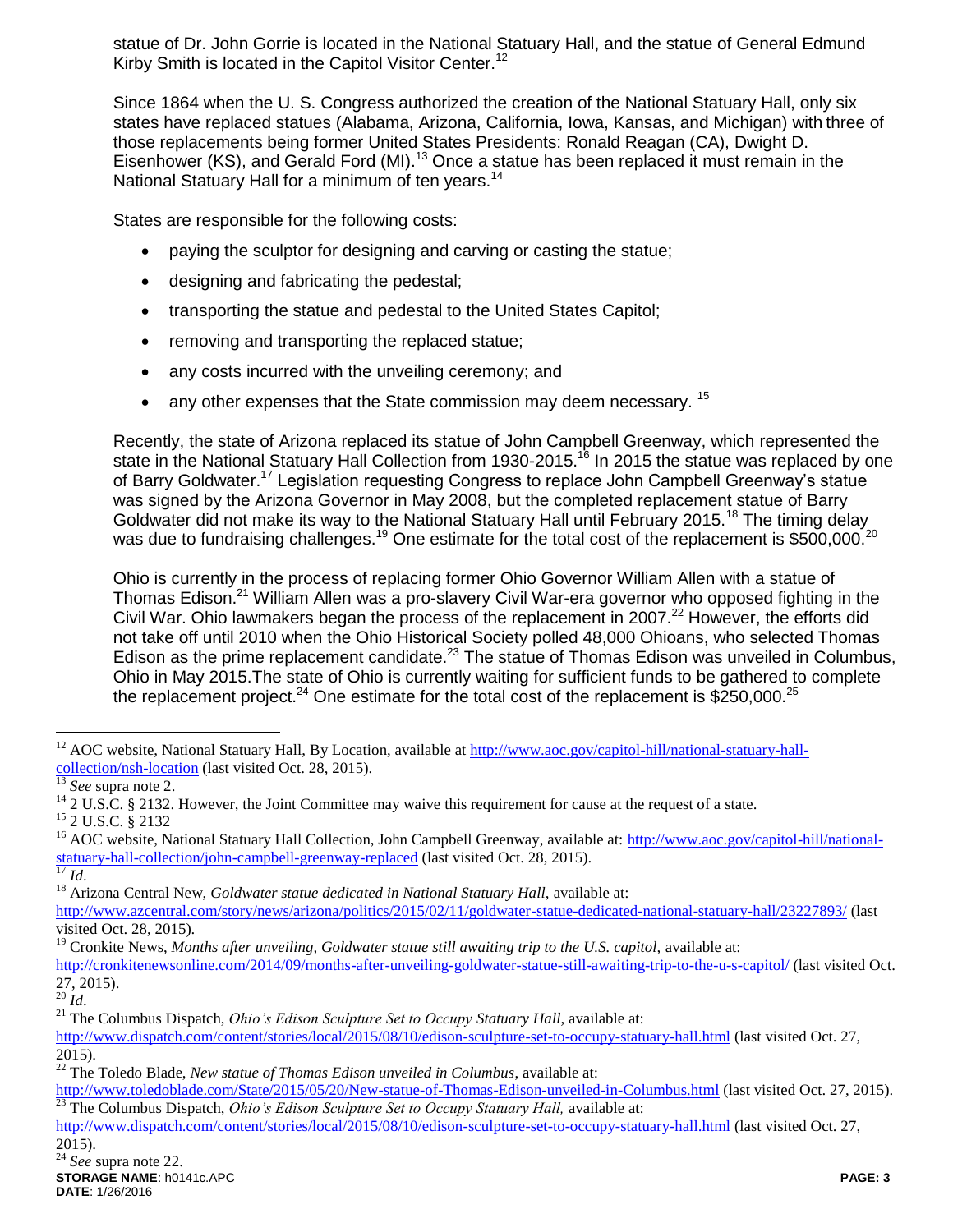### Great Floridians Program

State law provides that an ad hoc committee of the Great Floridians Program within the Division of Historical Resources of the Department of State is responsible for recognizing and honoring Floridians who have made significant contributions to the welfare and progress of the nation or to the state of Florida.<sup>26</sup> The Great Floridian ad hoc committee is comprised of representatives of the Governor, each member of the Florida Cabinet, the President of the Senate, the Speaker of the House of Representatives, and the Secretary of State.<sup>27</sup>

## Florida Council on Arts and Culture

The Florida Council on Arts and Culture, which is administratively housed in the Department of State, consists of 15 members. The Governor appoints seven members, and the President of the Senate and the Speaker of the House each appoint four members to the Council.<sup>28</sup> The Council is responsible for the following:

- advocating for arts and culture by encouraging the study, participation, and presentation of arts and cultural activities that are of public interest throughout the state;
- advising the Secretary of State in matters pertaining to arts and cultural programs and grants administered by the division;
- encouraging the participation in and appreciation of arts and culture to meet the needs and aspirations of persons in all parts of the state;
- encouraging public interest in the state's cultural heritage and the expansion of its cultural resources;
- encouraging and assisting freedom of artistic expression that is essential for the well-being of the arts;
- advising the Secretary of State in matters concerning the awarding of grants for arts and culture;
- promoting the reading, writing, and appreciation of poetry throughout the state and accepting nominations and recommending nominees for appointment as the State Poet Laureate $29$ ; and
- reviewing applications for grants for the acquisition, renovation, or construction of cultural facilities and recommending a priority for the receipt of such grants.  $30$

## **Effect of the Bill**

The bill provides for the replacement of the statue of Dr. John Gorrie and the statue of General Edmund Kirby Smith in the National Statuary Hall of the United States Capitol.

To do so, the bill directs the Great Floridians Program (GFP) within the Division of Historical Resources of the Department of State to select two individuals of distinguished civil or military service to be commemorated in the National Statuary Hall in the place of Dr. Gorrie General Smith.

Additionally, the bill directs the Florida Council on Arts and Culture (FCAC) to select, according to guidelines prescribed by the Department of State, a sculptor to design the two replacement statues.

 $\overline{a}$ 

**STORAGE NAME**: h0141c.APC **PAGE: 4 DATE**: 1/26/2016

<sup>25</sup> *Id*.

<sup>&</sup>lt;sup>26</sup> Section 267.0731, F.S.

<sup>&</sup>lt;sup>27</sup> Section 267.0731(1)(b), F.S.

<sup>&</sup>lt;sup>28</sup> Section 265.285 (1)(a), F.S.

<sup>29</sup> *See* s. 265.2863, F.S., relating to the State Poet Laureate.

 $30$  Section 265.285 (2)(a-h), F.S.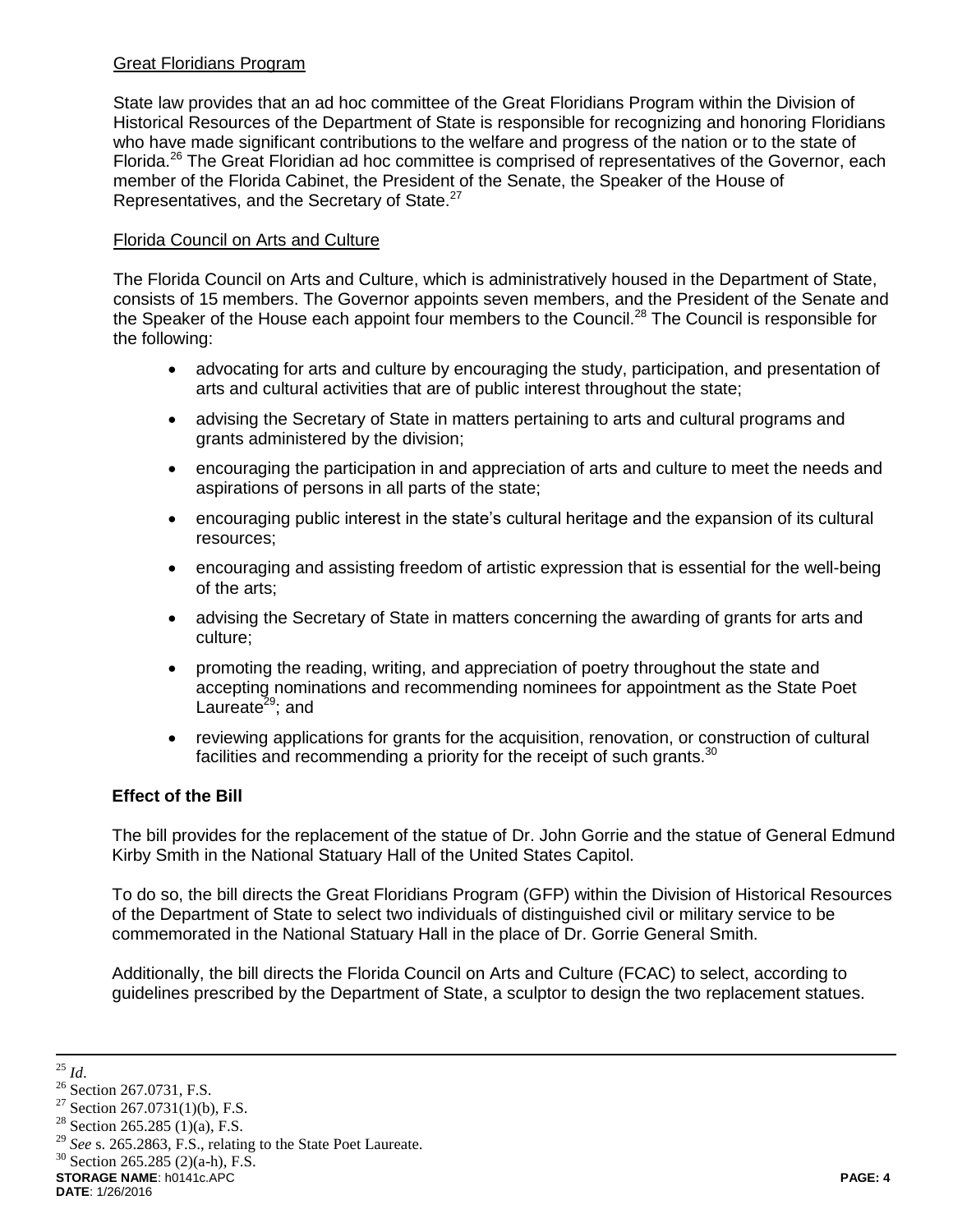The bill also requires the Department of State to coordinate the recommendations of the Division of Historical Resources and the Division of Cultural Affairs and submit a report of the findings to the Governor, the President of the Senate, and the Speaker of the House of Representatives. At a minimum, the report must include:

- The name of the two prominent citizens and the process used in selection
- The name of the sculptor and process used to select the sculptor
- An estimate of the total costs associated with the replacement of the two statues.

Lastly, the bill provides that upon receiving the report of findings from the Department of State, the Florida Legislature is directed to request by memorial that the United States Joint Committee on the Library of Congress replace the two statues, and for the Architect of the Capitol to carry out the request.

### B. SECTION DIRECTORY:

- Section 1: Creates an unnumbered section of law and calls for the replacement of Dr. John Gorrie and General Edmund Kirby Smith in the National Statuary Hall of the United States Capitol with two alternative deceased Floridians of distinguished civil or military service.
- Section 2: Provides an effective date.

## **II. FISCAL ANALYSIS & ECONOMIC IMPACT STATEMENT**

- A. FISCAL IMPACT ON STATE GOVERNMENT:
	- 1. Revenues:

None.

2. Expenditures:

The bill will have an indeterminate, negative fiscal impact to state expenditures. While there appears to be some indeterminate costs associated with the provisions of the bill, the Department of State has not provided an official estimate as requested therefore it is assumed any costs can be absorbed within existing resources.

The state (as opposed to the federal government) is responsible for the following costs:

- paying the sculptor for designing and carving or casting the two statues;
- designing and fabricating the pedestal;
- transporting the two statues and pedestal to the United States Capitol;
- removing and transporting the two replaced statues;
- any costs incurred with the unveiling ceremony; and
- $\bullet$  any other expenses that the State commission may deem necessary.<sup>31</sup>

The state of Arizona has recently replaced one of its statues, and the one cost estimate to do so was \$500,000.<sup>32</sup> The state of Ohio has also recently replaced one of its statues, and one cost estimate to do so was \$250,000.<sup>33</sup>

 $\overline{a}$ 

 $31$  2 U.S.C. § 2132.

<sup>&</sup>lt;sup>32</sup> Cronkite News, *Months after unveiling, Goldwater statue still awaiting trip to the U.S. capitol, available at:* <http://cronkitenewsonline.com/2014/09/months-after-unveiling-goldwater-statue-still-awaiting-trip-to-the-u-s-capitol/> (last visited Jan,  $\frac{5}{33}$ ,  $\frac{2016}{10}$ .

<sup>33</sup> The Toledo Blade, *New statue of Thomas Edison unveiled in Columbus*, available at:

**STORAGE NAME**: h0141c.APC **PAGE: 5 DATE**: 1/26/2016 <http://www.toledoblade.com/State/2015/05/20/New-statue-of-Thomas-Edison-unveiled-in-Columbus.html> (last visited Jan, 5, 2016).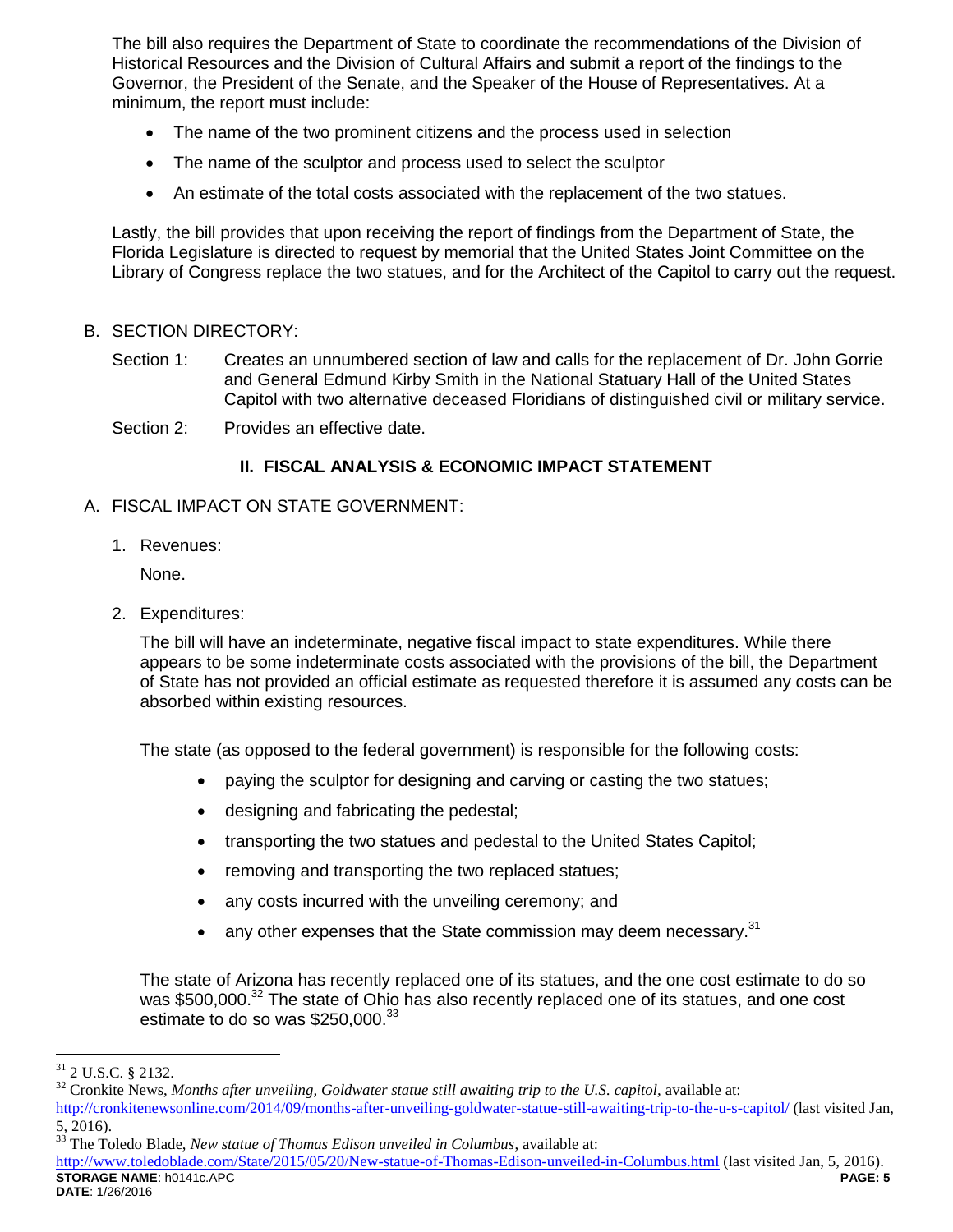- B. FISCAL IMPACT ON LOCAL GOVERNMENTS:
	- 1. Revenues:

None.

2. Expenditures:

None.

- C. DIRECT ECONOMIC IMPACT ON PRIVATE SECTOR: None.
- D. FISCAL COMMENTS:

## **III. COMMENTS**

- A. CONSTITUTIONAL ISSUES:
	- 1. Applicability of Municipality/County Mandates Provision:

The bill does not require a municipality or county to expend funds or to take any action requiring the expenditure of funds. The bill does not reduce the authority that municipalities or counties have to raise revenues in the aggregate. The bill does not require a reduction of the percentage of state tax shared with municipalities or counties.

2. Other:

None.

B. RULE-MAKING AUTHORITY:

None.

C. DRAFTING ISSUES OR OTHER COMMENTS:

The bill does not prescribe who or what entity will be responsible for removing the statue of Dr. Gorrie and the statue of General Smith, and does not indicate where the statue will be housed after its removal from the National Statuary Hall. However, the bill does require a report to be submitted to the Governor, the President of the Senate, and the Speaker of the House of Representatives to include, at a minimum, the names of the two Florida citizens, the name of the sculptor, and an estimate of the total costs associated with the replacement of the two statues.

# **IV. AMENDMENTS/ COMMITTEE SUBSTITUTE CHANGES**

On November 4, 2015, the Economic Development & Tourism subcommittee adopted a strike-all amendment and reported the bill favorably as a committee substitute. The amendment:

- Clarifies that the ad hoc committee of the Great Floridians Program must select a prominent Florida citizen, including but not limited to a person of distinguished civil or military service to be commemorated in the National Statuary Hall of the United States Capitol. The ad hoc committee is required to submit the recommendation to the Division of Historical Resources and the Division of Cultural Affairs.
- Requires the Department of State to coordinate the recommendations of the Division of Historical Resources and the Division of Cultural Affairs and submit a report of the findings and recommendations to the Governor, the President of the Senate, and the Speaker of the House of Representatives by January 1, 2017.